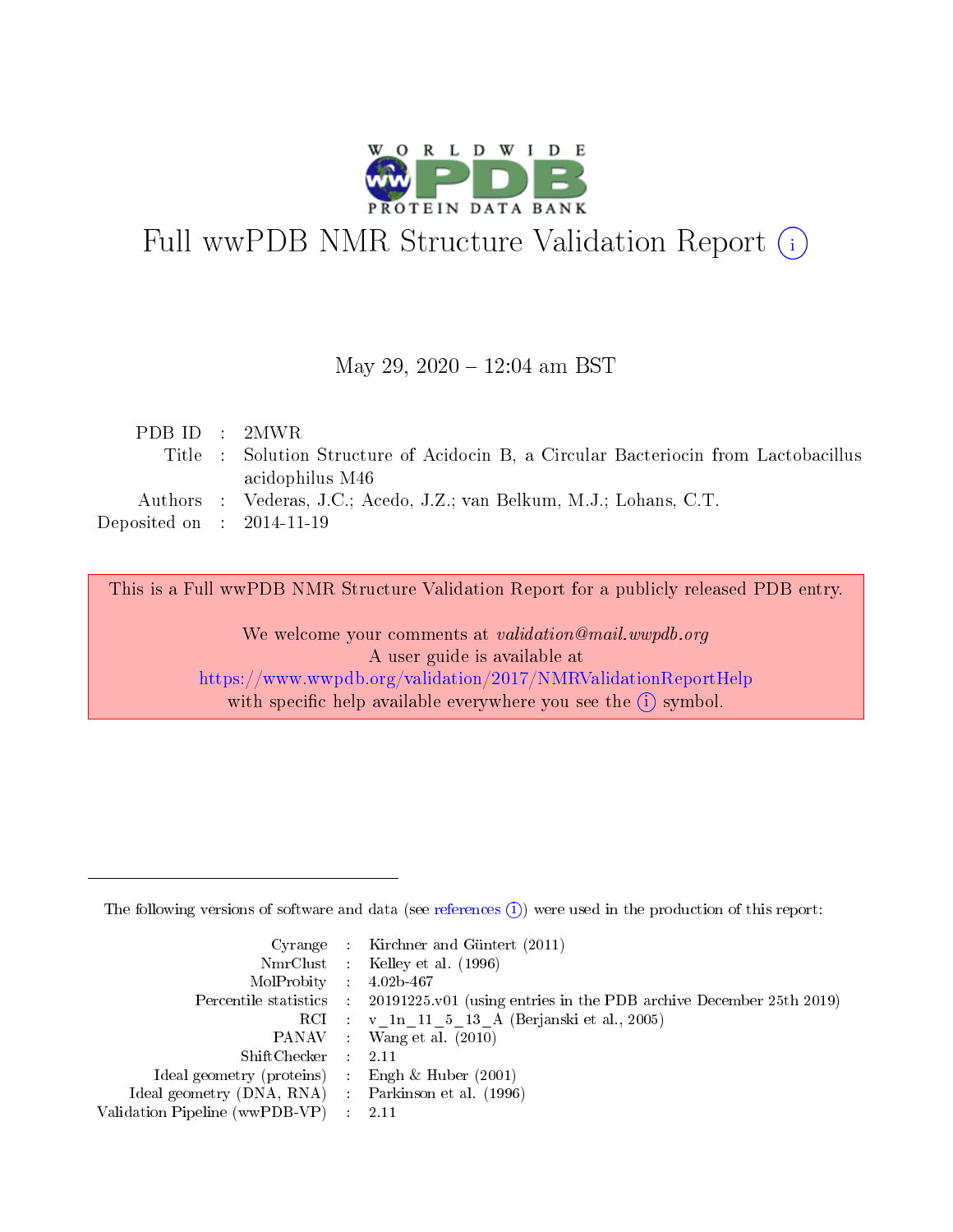## 1 [O](https://www.wwpdb.org/validation/2017/NMRValidationReportHelp#overall_quality)verall quality at a glance  $(i)$

The following experimental techniques were used to determine the structure: SOLUTION NMR

The overall completeness of chemical shifts assignment is 44%.

Percentile scores (ranging between 0-100) for global validation metrics of the entry are shown in the following graphic. The table shows the number of entries on which the scores are based.



Sidechain outliers  $\vert$  154315 11428

The table below summarises the geometric issues observed across the polymeric chains and their fit to the experimental data. The red, orange, yellow and green segments indicate the fraction of residues that contain outliers for  $>=3, 2, 1$  and 0 types of geometric quality criteria. A cyan segment indicates the fraction of residues that are not part of the well-defined cores, and a grey segment represents the fraction of residues that are not modelled. The numeric value for each fraction is indicated below the corresponding segment, with a dot representing fractions  $\epsilon = 5\%$ 

| <b>NIOI</b> | ${\rm Chain}$ | $on \alpha + h$<br>neugun | Quality of chain |     |
|-------------|---------------|---------------------------|------------------|-----|
|             | . .           | 58                        | 78%              | 22% |

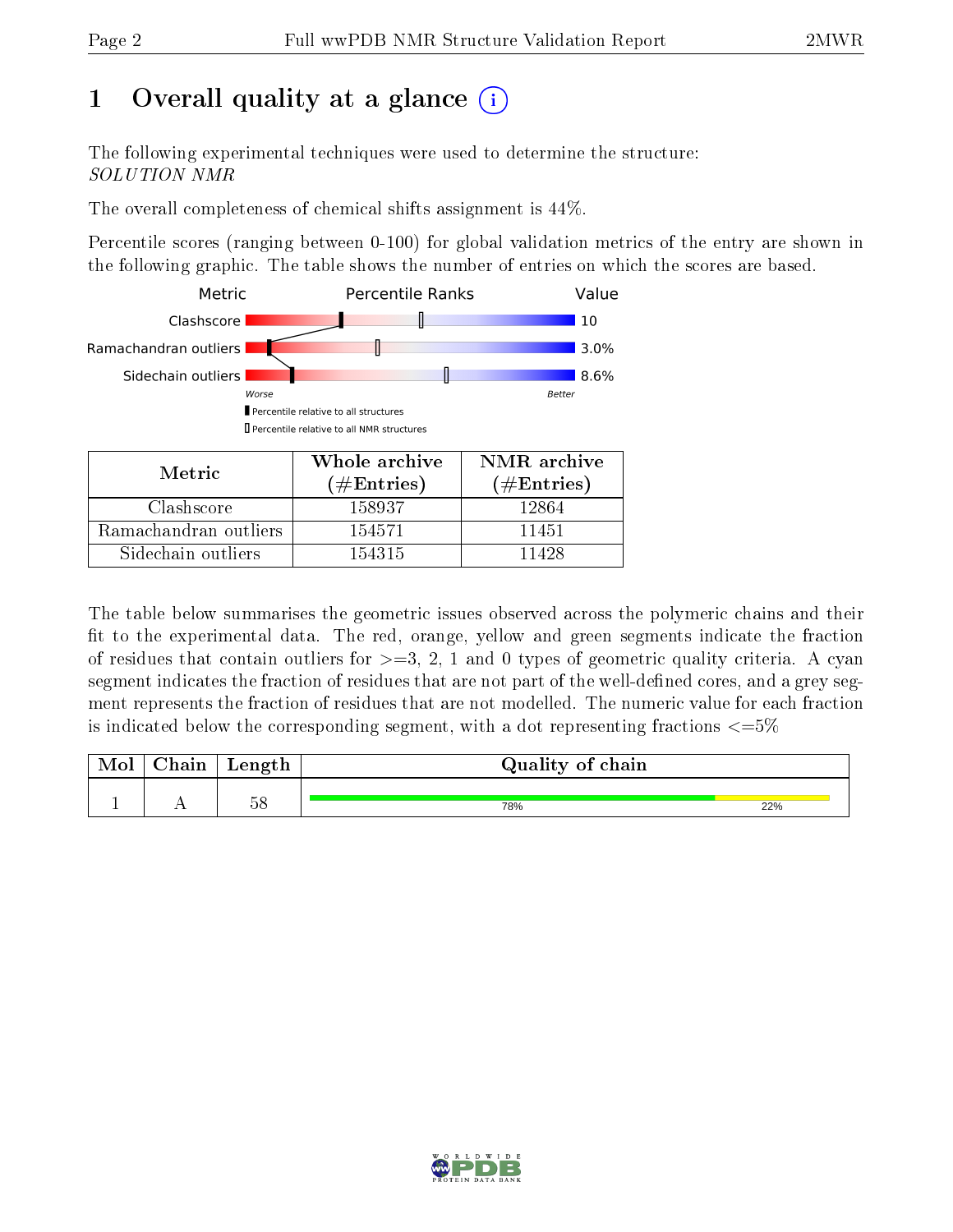## 2 Ensemble composition and analysis  $(i)$

This entry contains 20 models. Model 1 is the overall representative, medoid model (most similar to other models).

The following residues are included in the computation of the global validation metrics.

| Well-defined (core) protein residues |                                                                                   |      |  |  |  |  |  |
|--------------------------------------|-----------------------------------------------------------------------------------|------|--|--|--|--|--|
|                                      | Backbone RMSD (Å) Medoid model<br>Well-defined core $\vert$ Residue range (total) |      |  |  |  |  |  |
|                                      | $A:1-A:58(58)$                                                                    | 0.08 |  |  |  |  |  |

Ill-defined regions of proteins are excluded from the global statistics.

Ligands and non-protein polymers are included in the analysis.

The models can be grouped into 3 clusters and 1 single-model cluster was found.

| Cluster number        | Models                                |
|-----------------------|---------------------------------------|
|                       | 4, 5, 6, 8, 9, 10, 12, 13, 15, 17, 18 |
|                       | 2, 3, 7, 11                           |
|                       | 1, 16, 19, 20                         |
| Single-model clusters |                                       |

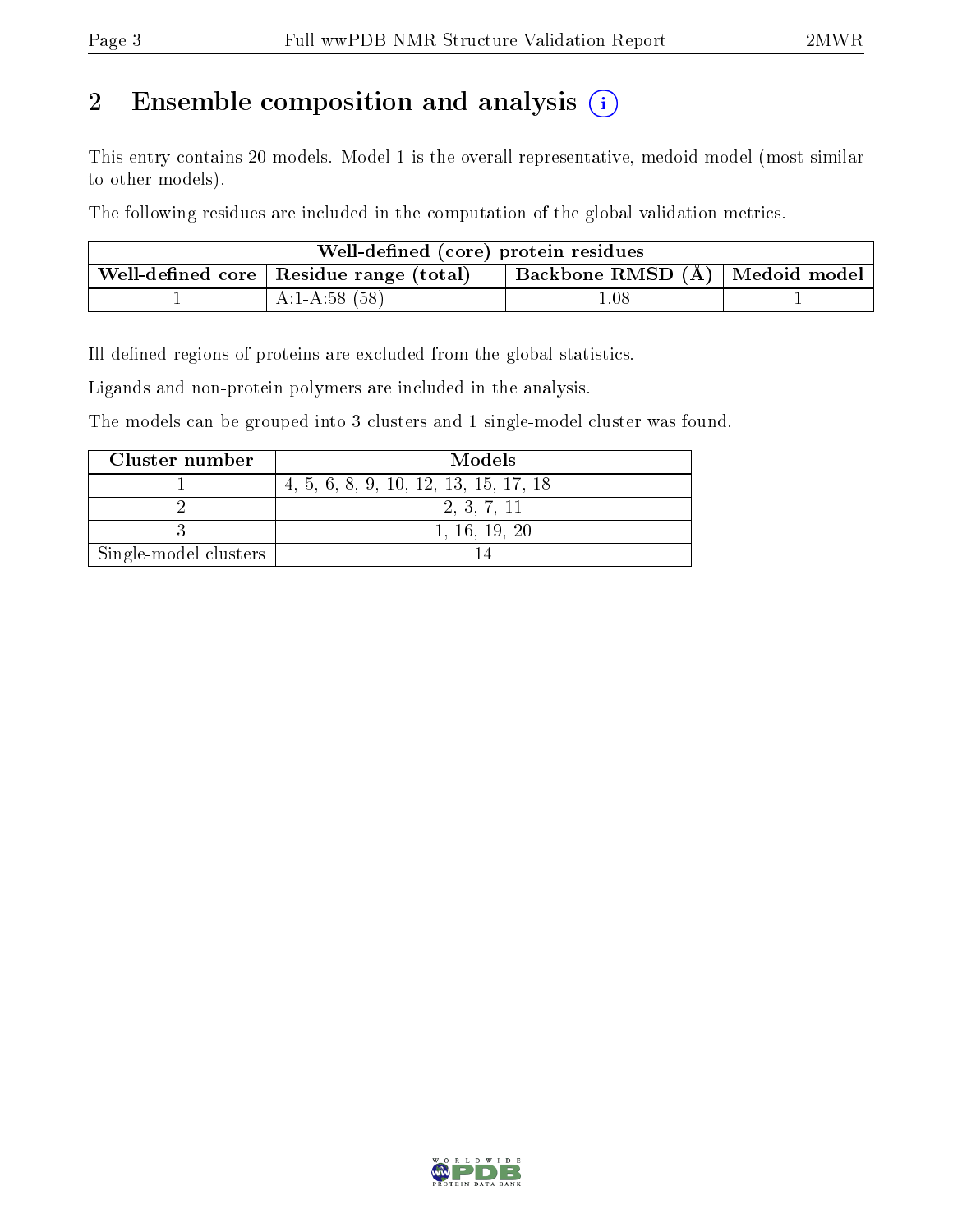## 3 Entry composition (i)

There is only 1 type of molecule in this entry. The entry contains 808 atoms, of which 409 are hydrogens and 0 are deuteriums.

Molecule 1 is a protein called Acidocin B.

| Mol | Chain   Residues |       | $\operatorname{Trace}$ |     |      |  |  |
|-----|------------------|-------|------------------------|-----|------|--|--|
|     | 58               | Total |                        |     |      |  |  |
|     |                  | 808   | 261                    | 409 | - 67 |  |  |

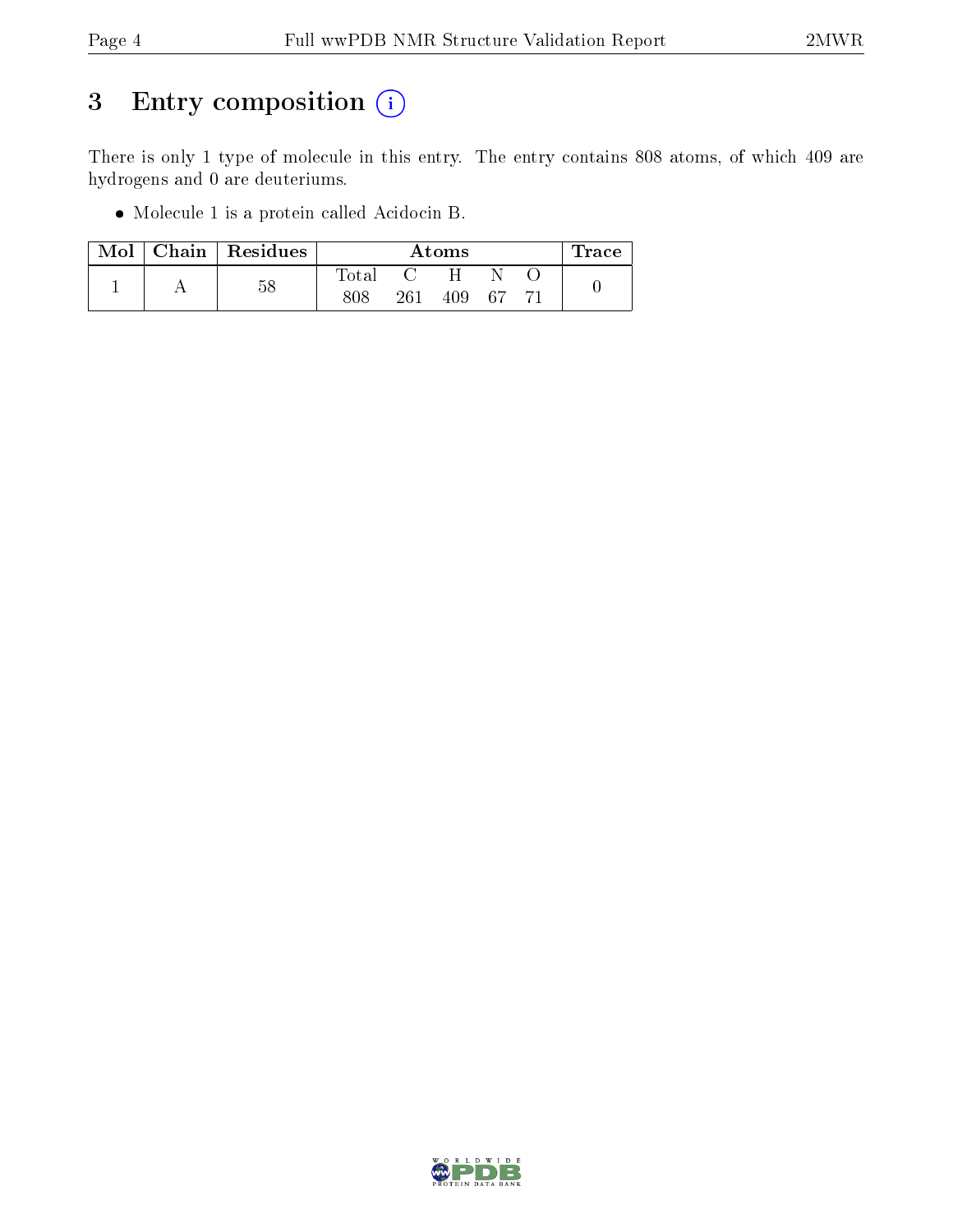## 4 Residue-property plots  $\binom{1}{1}$

## <span id="page-4-0"></span>4.1 Average score per residue in the NMR ensemble

These plots are provided for all protein, RNA and DNA chains in the entry. The first graphic is the same as shown in the summary in section 1 of this report. The second graphic shows the sequence where residues are colour-coded according to the number of geometric quality criteria for which they contain at least one outlier: green  $= 0$ , yellow  $= 1$ , orange  $= 2$  and red  $= 3$  or more. Stretches of 2 or more consecutive residues without any outliers are shown as green connectors. Residues which are classified as ill-defined in the NMR ensemble, are shown in cyan with an underline colour-coded according to the previous scheme. Residues which were present in the experimental sample, but not modelled in the final structure are shown in grey.

• Molecule 1: Acidocin B



## 4.2 Scores per residue for each member of the ensemble

Colouring as in section [4.1](#page-4-0) above.

HL<mark>4L3L3</mark>

 $\frac{1}{2}$  $\frac{4}{2}$  $\overline{\mathbf{S}}$  $\frac{8}{2}$  $\frac{7}{2}$  $\frac{1}{2}$  $\frac{3}{2}$  $\frac{4}{10}$ I37  $\frac{8}{2}$ T41  $\frac{22}{1}$  $\frac{4}{5}$ A58

## 4.2.1 Score per residue for model 1 (medoid)

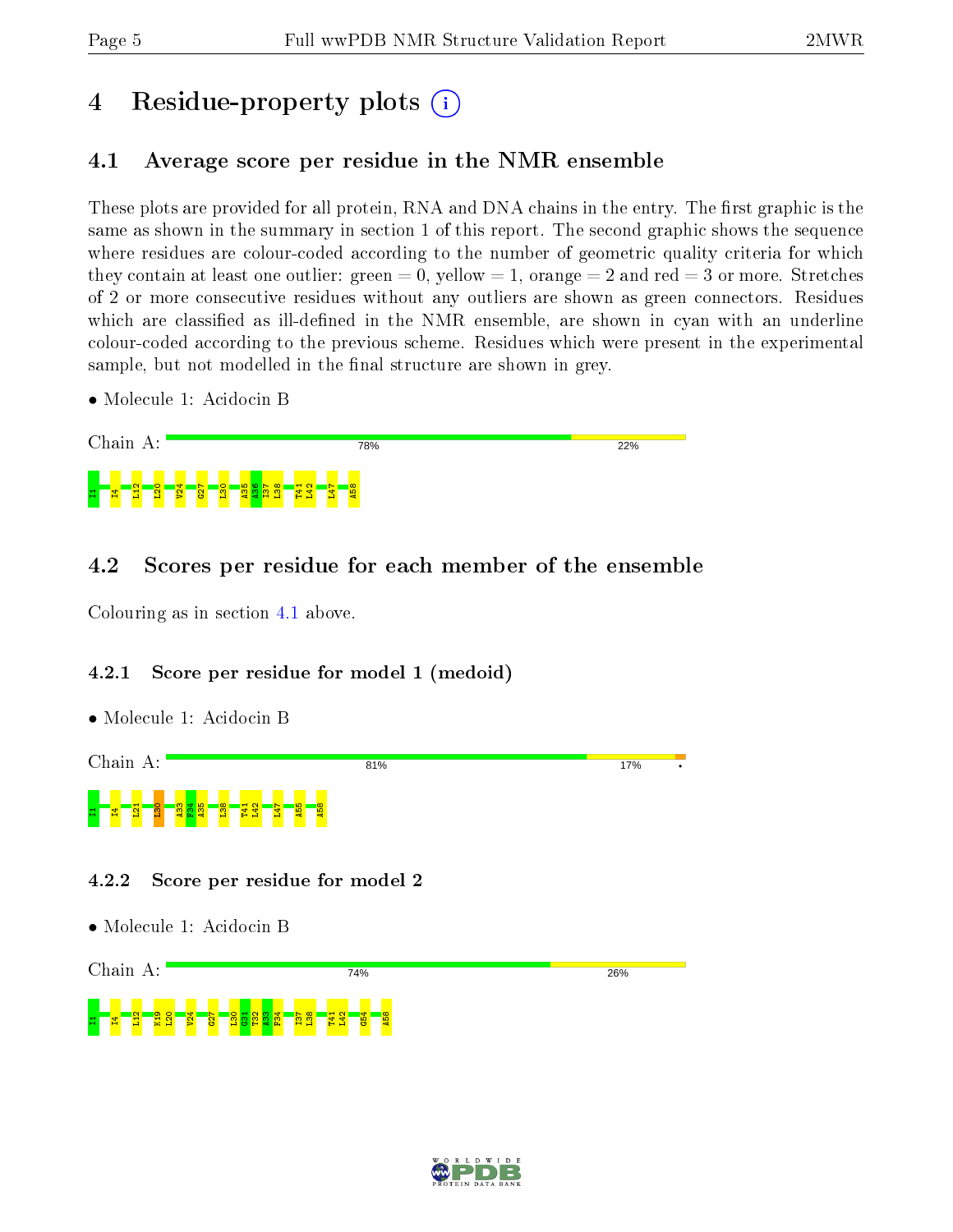#### 4.2.3 Score per residue for model 3



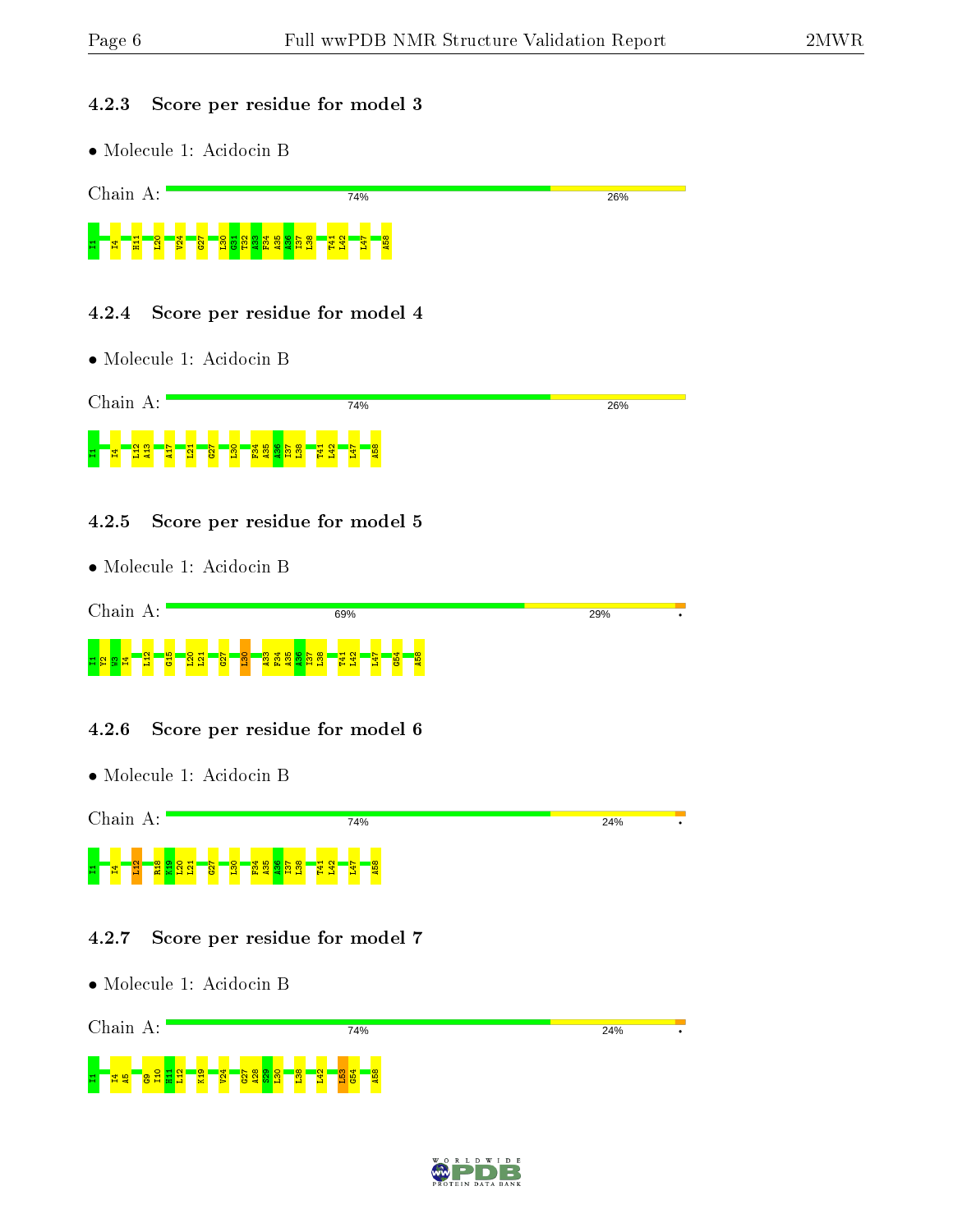#### 4.2.8 Score per residue for model 8

• Molecule 1: Acidocin B



### 4.2.9 Score per residue for model 9

• Molecule 1: Acidocin B



### 4.2.10 Score per residue for model 10

• Molecule 1: Acidocin B



### 4.2.11 Score per residue for model 11

• Molecule 1: Acidocin B



### 4.2.12 Score per residue for model 12



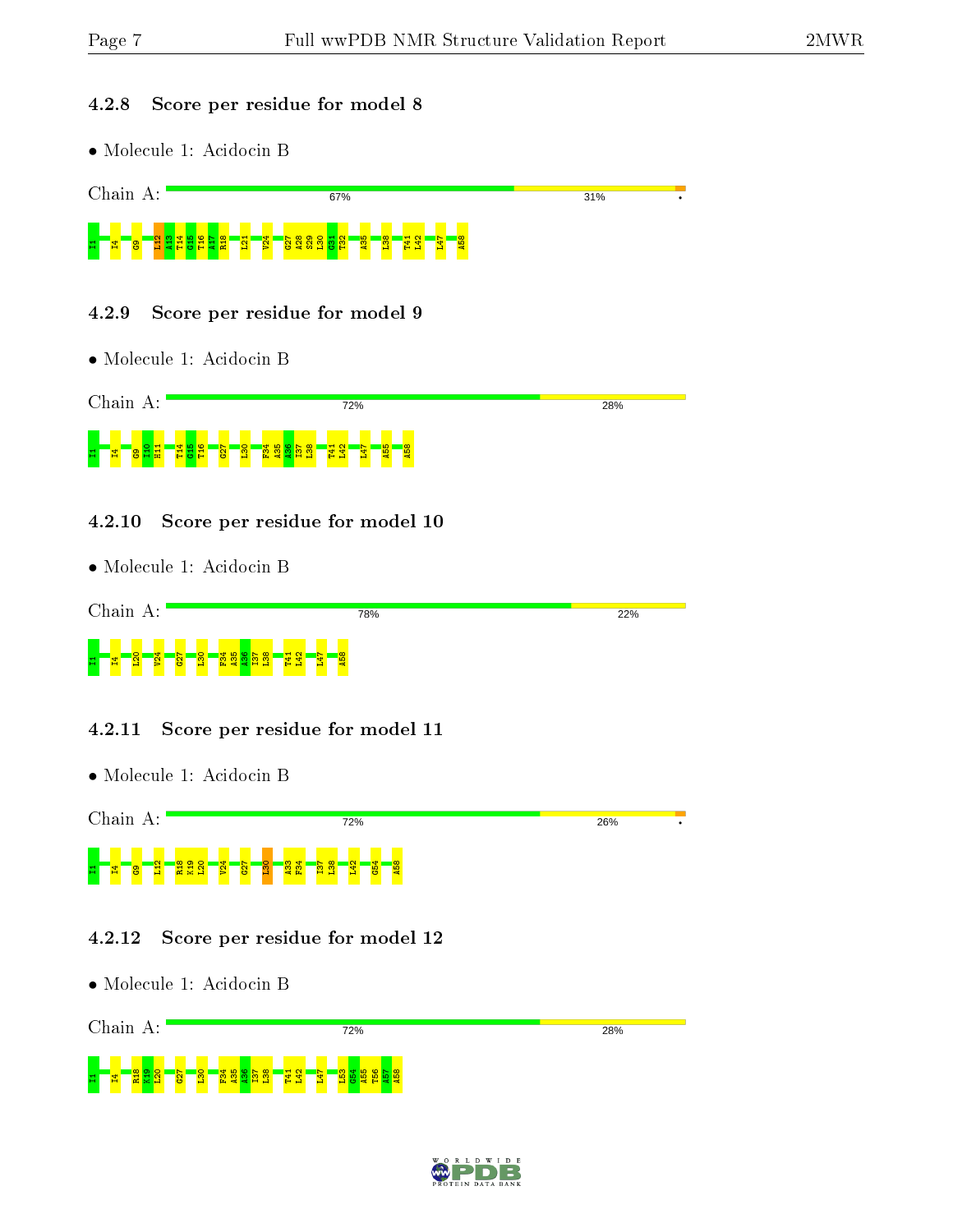1T15<mark>aT2</mark>

 $\frac{2}{4}$ R18  $\frac{9}{2}$  $\frac{1}{20}$  $\frac{1}{2}$  $\frac{27}{2}$ A28  $\frac{2}{3}$  $\frac{8}{1}$  $\frac{33}{4}$  $\frac{4}{5}$ I37  $\frac{8}{2}$ T41  $\frac{1}{2}$ A55 T56  $\frac{1}{2}$ A58

#### 4.2.13 Score per residue for model 13

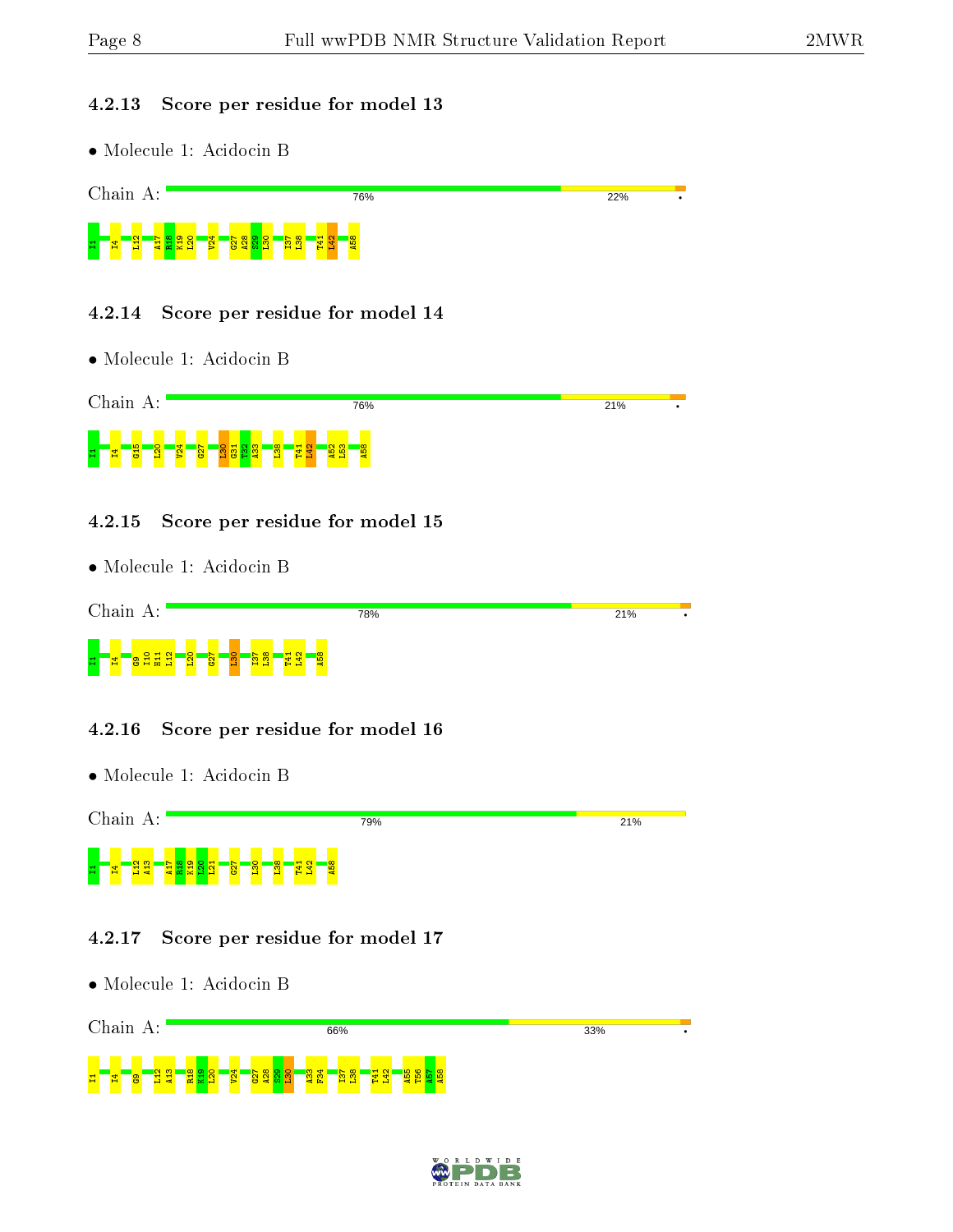### 4.2.18 Score per residue for model 18





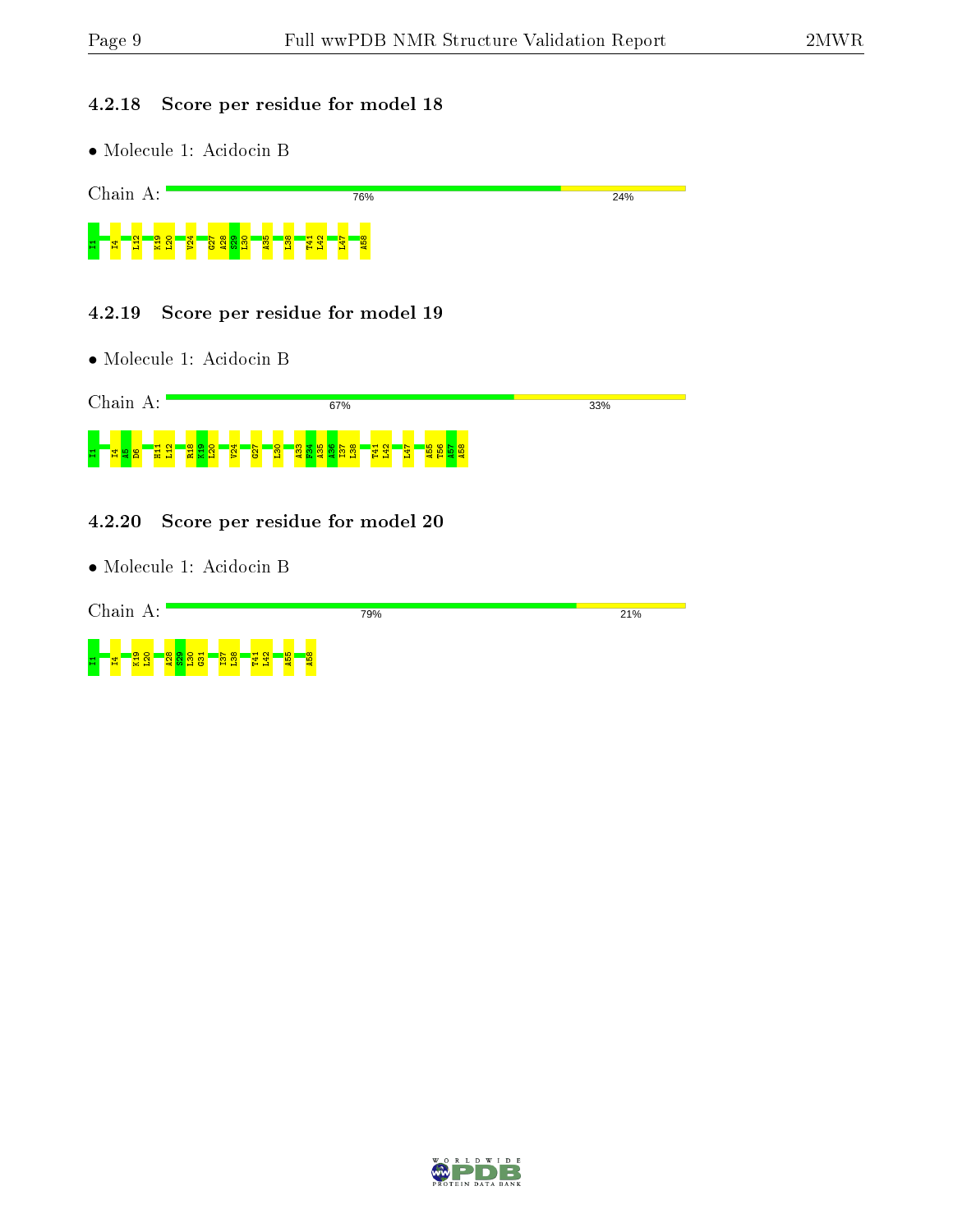## 5 Refinement protocol and experimental data overview  $\binom{1}{k}$

Of the 10000 calculated structures, 20 were deposited, based on the following criterion: all calculated structures submitted.

The following table shows the software used for structure solution, optimisation and refinement.

| Software name $\vert$ Classification |                    | <b>Version</b> |
|--------------------------------------|--------------------|----------------|
| CYANA                                | structure solution |                |
| CYANA                                | refinement         |                |

The following table shows chemical shift validation statistics as aggregates over all chemical shift files. Detailed validation can be found in section [7](#page-14-0) of this report.

| Chemical shift file(s)                       | input cs.cif |
|----------------------------------------------|--------------|
| Number of chemical shift lists               |              |
| Total number of shifts                       | 377          |
| Number of shifts mapped to atoms             | 377          |
| Number of unparsed shifts                    |              |
| Number of shifts with mapping errors         |              |
| Number of shifts with mapping warnings       |              |
| Assignment completeness (well-defined parts) |              |

No validations of the models with respect to experimental NMR restraints is performed at this time.

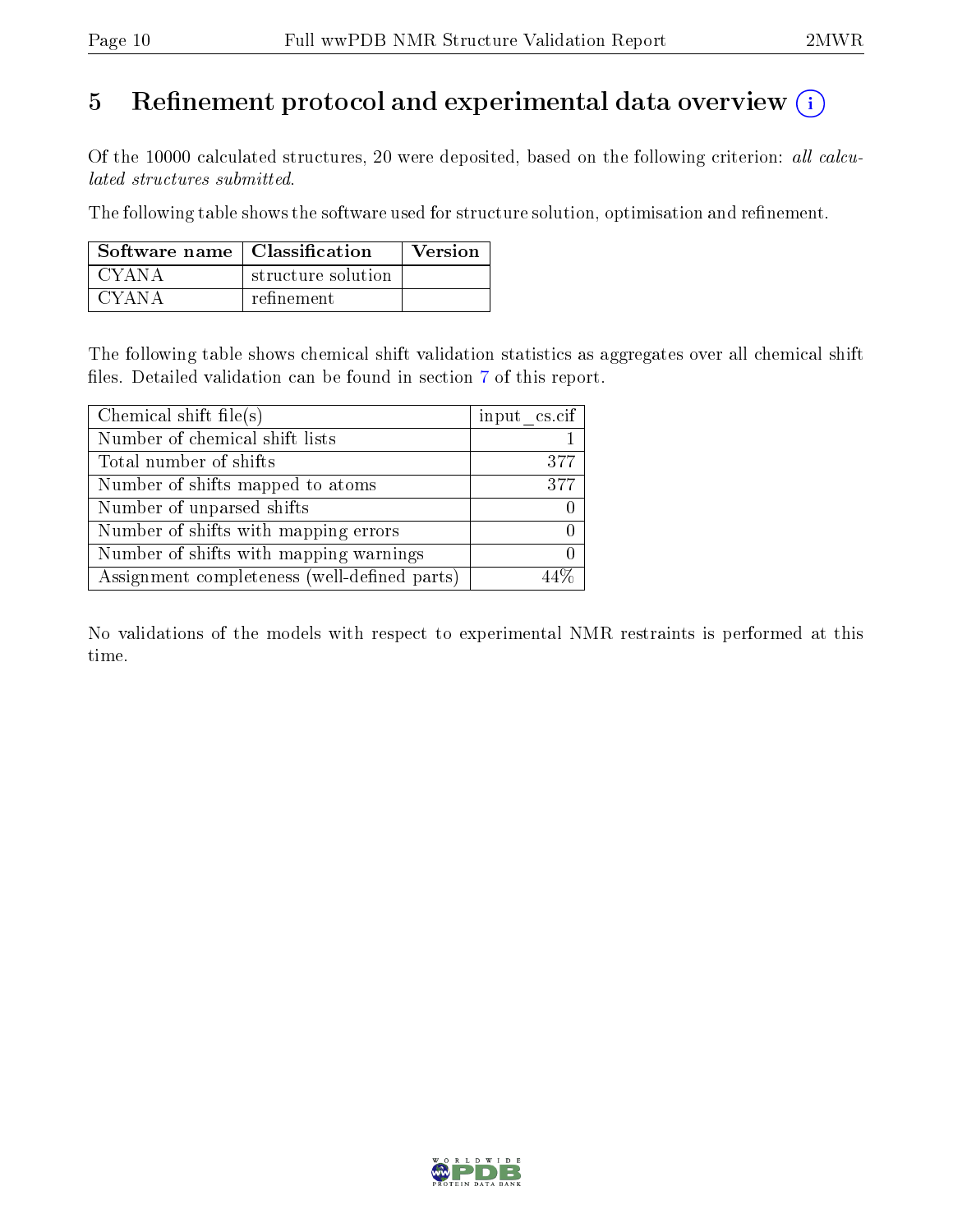## 6 Model quality  $(i)$

## 6.1 Standard geometry  $(i)$

There are no covalent bond-length or bond-angle outliers.

There are no bond-length outliers.

There are no bond-angle outliers.

There are no chirality outliers.

There are no planarity outliers.

## 6.2 Too-close contacts  $(i)$

In the following table, the Non-H and H(model) columns list the number of non-hydrogen atoms and hydrogen atoms in each chain respectively. The H(added) column lists the number of hydrogen atoms added and optimized by MolProbity. The Clashes column lists the number of clashes averaged over the ensemble.

| $\operatorname{Mol}$ |       | $\vert$ Chain $\vert$ Non-H $\vert$ H(model) $\vert$ H(added) $\vert$ Clashes |      |     |
|----------------------|-------|-------------------------------------------------------------------------------|------|-----|
|                      | 399   | 409.                                                                          | 408  |     |
|                      | 7980. | 8180                                                                          | 8165 | 167 |

The all-atom clashscore is defined as the number of clashes found per 1000 atoms (including hydrogen atoms). The all-atom clashscore for this structure is 10.

| $Atom-1$           | Atom-2             | $Clash(\AA)$ | Distance(A) | Models         |                |
|--------------------|--------------------|--------------|-------------|----------------|----------------|
|                    |                    |              |             | Worst          | Total          |
| 1: A:20:LEU:HD13   | 1: A:37: ILE: HD13 | 0.68         | 1.65        | 19             | 10             |
| 1:A:35:ALA:HB1     | 1:A:47:LEU:HD13    | 0.68         | 1.65        | 9              | $\overline{2}$ |
| 1: A: 4: ILE: HD12 | 1:A:58:ALA:O       | 0.64         | 1.93        | 17             | 20             |
| 1: A:30: LEU:HD11  | 1:A:33:ALA:HB3     | 0.64         | 1.69        | $\overline{5}$ | 3              |
| 1: A:20:LEU:CD1    | 1: A:37: ILE: HD13 | 0.62         | 2.24        | 20             | $\overline{4}$ |
| 1: A:30:LEU:CD1    | 1:A:33:ALA:HB3     | 0.62         | 2.23        | 14             | 3              |
| 1:A:5:ALA:HB1      | 1:A:12:LEU:HD22    | 0.61         | 1.70        | 7              | 1              |
| 1:A:35:ALA:CB      | 1:A:47:LEU:HD13    | 0.60         | 2.26        | 9              | 9              |
| 1:A:55:ALA:HB1     | 1:A:58:ALA:HB3     | 0.59         | 1.74        | 20             | $\overline{2}$ |
| 1:A:34:PHE:CD1     | 1: A:37: ILE: HDI1 | 0.59         | 2.33        | 11             | 10             |
| 1:A:13:ALA:O       | 1:A:17:ALA:HB3     | 0.58         | 1.99        | 16             | $\overline{2}$ |
| 1:A:38:LEU:CD2     | 1:A:42:LEU:HD22    | 0.57         | 2.29        | 4              | 18             |
| 1:A:52:ALA:O       | 1:A:53:LEU:HD22    | 0.57         | 1.99        | 14             | 1              |
| 1:A:21:LEU:HD13    | 1: A:21:LEU:O      | 0.56         | 2.00        | 4              | $\mathbf{1}$   |

All unique clashes are listed below, sorted by their clash magnitude.

Continued on next page...

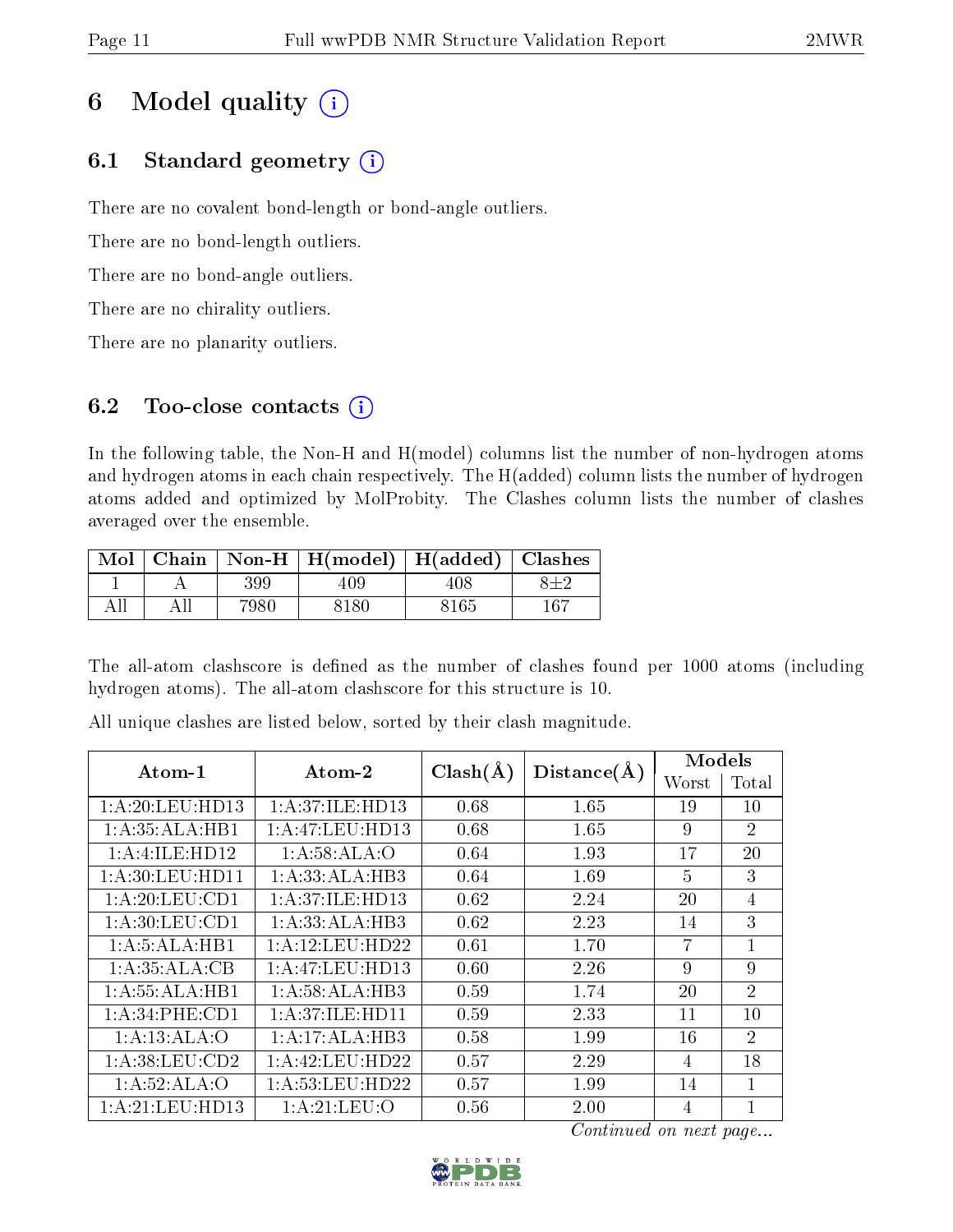| Atom-1                         | Atom-2                       | $Clash(\AA)$ | Distance(A) | <b>Models</b>    |                 |  |
|--------------------------------|------------------------------|--------------|-------------|------------------|-----------------|--|
|                                |                              |              |             | Worst            | Total           |  |
| 1: A:2:TYR:OH                  | 1: A:21: LEU: HD22           | 0.55         | 2.02        | $\overline{5}$   | 1               |  |
| 1:A:12:LEU:HD11                | 1:A:41:THR:HG21              | 0.54         | 1.78        | $\boldsymbol{6}$ | $\overline{1}$  |  |
| 1: A:20: LEU:O                 | 1:A:24:VAL:HG22              | 0.54         | 2.02        | 18               | 6               |  |
| 1:A:5:ALA:HB1                  | 1:A:12:LEU:CD2               | 0.51         | 2.36        | $\overline{7}$   | $\mathbf{1}$    |  |
| 1: A:20: LEU:CD1               | 1:A:37:ILE:HG21              | 0.51         | 2.35        | 15               | $\overline{4}$  |  |
| 1: A:10: ILE: H <sub>G22</sub> | 1:A:11:HIS:CD2               | 0.51         | 2.40        | 15               | $\overline{1}$  |  |
| 1:A:24:VAL:HB                  | 1:A:28:ALA:HB2               | 0.51         | 1.82        | $\overline{7}$   | $\overline{5}$  |  |
| 1:A:12:LEU:HD21                | 1: A: 18: ARG: NH2           | 0.50         | 2.22        | 17               | $\overline{1}$  |  |
| 1:A:38:LEU:HG                  | 1:A:42:LEU:HD22              | 0.49         | 1.85        | 13               | $\overline{18}$ |  |
| 1:A:24:VAL:HG12                | 1: A:30: LEU:HD23            | 0.49         | 1.84        | 19               | $\overline{1}$  |  |
| 1:A:35:ALA:HB2                 | 1:A:47:LEU:HD13              | 0.48         | 1.86        | 18               | $\overline{5}$  |  |
| 1:A:41:THR:HG23                | 1: A:42:LEU:HD12             | 0.47         | 1.85        | $\mathbf{1}$     | 18              |  |
| 1:A:12:LEU:O                   | 1: A: 12: LEU: HD12          | 0.47         | 2.10        | $8\,$            | 1               |  |
| 1:A:14:THR:HG23                | 1: A:16:THR:H                | 0.47         | 1.70        | 8                | $\overline{2}$  |  |
| 1: A:20:LEU:HD11               | 1: A:37: ILE: HG21           | 0.47         | 1.86        | 17               | $\mathbf{1}$    |  |
| 1: A:9: GLY: C                 | 1: A: 10: ILE: HD12          | 0.45         | 2.32        | $\overline{7}$   | $\mathbf 1$     |  |
| 1:A:12:LEU:HD12                | 1:A:13:ALA:N                 | 0.44         | 2.28        | 17               | 1               |  |
| 1:A:30:LEU:HG                  | 1:A:33:ALA:HB3               | 0.44         | 1.90        | $\mathbf{1}$     | $\overline{3}$  |  |
| 1:A:52:ALA:C                   | 1: A:53: LEU: HD22           | 0.43         | 2.33        | 14               | $\overline{1}$  |  |
| 1:A:17:ALA:HA                  | 1: A:20:LEU:HD12             | 0.43         | 1.91        | 13               | $\overline{1}$  |  |
| 1: A:1: ILE: HG13              | 1: A: 42: LEU: HD21          | 0.43         | 1.89        | 17               | $\mathbf{1}$    |  |
| 1:A:53:LEU:HD13                | 1: A:54: GLY:N               | 0.42         | 2.29        | $\overline{7}$   | $\overline{1}$  |  |
| 1:A:55:ALA:O                   | 1: A:56:THR:C                | 0.42         | 2.59        | 12               | $\overline{3}$  |  |
| 1: A:38: LEU: CG               | $1: A: 42: \text{LEU:HD}$ 22 | 0.41         | 2.45        | 17               | 3               |  |

Continued from previous page...

## 6.3 Torsion angles  $(i)$

### 6.3.1 Protein backbone (i)

In the following table, the Percentiles column shows the percent Ramachandran outliers of the chain as a percentile score with respect to all PDB entries followed by that with respect to all NMR entries. The Analysed column shows the number of residues for which the backbone conformation was analysed and the total number of residues.

| Mol | Chain | Analysed          | Favoured                 | Allowed            | Outliers               | Percentiles |
|-----|-------|-------------------|--------------------------|--------------------|------------------------|-------------|
|     |       | $56/58$ (97\%)    | 42 $\pm$ 3 (76 $\pm$ 5%) | $12\pm2(21\pm4\%)$ | $12 \pm 1 (3 \pm 2\%)$ | 40          |
| All | All   | $1120/1160$ (97%) | 848 (76%)                | 238 $(21\%)$       | 34 $(3%)$              | 40          |

All 8 unique Ramachandran outliers are listed below. They are sorted by the frequency of occurrence in the ensemble.

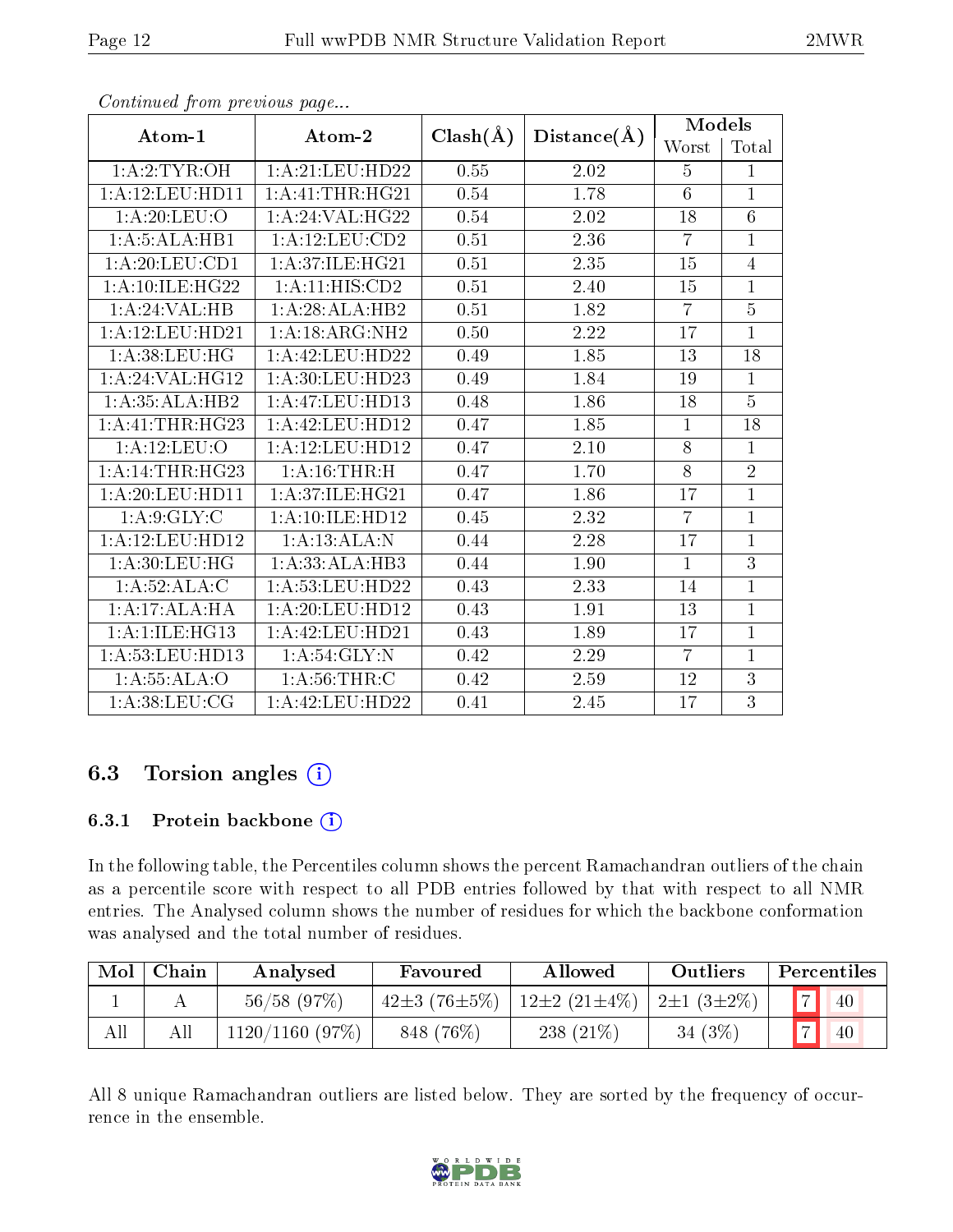| Mol | Chain | Res | <b>Type</b> | Models (Total) |
|-----|-------|-----|-------------|----------------|
|     |       | 27  | <b>GLY</b>  | 18             |
|     |       | 9   | <b>GLY</b>  | 5              |
|     |       | 54  | <b>GLY</b>  | 3              |
|     |       | 31  | <b>GLY</b>  | 2              |
|     |       | 15  | <b>GLY</b>  | 2              |
|     |       | 30  | LEU         | 2              |
|     |       | 55  | ALA         |                |
|     |       | 28  |             |                |

#### 6.3.2 Protein sidechains (i)

In the following table, the Percentiles column shows the percent sidechain outliers of the chain as a percentile score with respect to all PDB entries followed by that with respect to all NMR entries. The Analysed column shows the number of residues for which the sidechain conformation was analysed and the total number of residues.

| Mol | Chain | Analysed            | Rotameric                            | Outliers | Percentiles           |
|-----|-------|---------------------|--------------------------------------|----------|-----------------------|
|     |       | $33/33$ (100\%)     | $30\pm1(91\pm4\%)$ 3 $\pm1(9\pm4\%)$ |          | $\vert$ 14 $\vert$ 61 |
| All | All   | $660/660$ $(100\%)$ | 603 $(91\%)$                         | 57(9%)   | 14<br>61              |

All 11 unique residues with a non-rotameric sidechain are listed below. They are sorted by the frequency of occurrence in the ensemble.

| Mol | Chain | Res | <b>Type</b> | Models (Total) |
|-----|-------|-----|-------------|----------------|
| 1   | А     | 30  | LEU         | 18             |
| 1   | А     | 12  | LEU         | 11             |
|     | А     | 19  | <b>LYS</b>  |                |
| 1   | А     | 18  | ARG         | 5              |
| 1   | А     | 21  | LEU         | 4              |
| 1   | А     | 32  | THR         | 3              |
| 1   | А     | 11  | НIS         | 3              |
| 1   |       | 42  | LEU         | $\overline{2}$ |
| 1   | А     | 53  | LEU         | $\overline{2}$ |
|     | А     | 29  | SER         |                |
|     |       | 6   | ${\rm ASP}$ |                |

### 6.3.3 RNA [O](https://www.wwpdb.org/validation/2017/NMRValidationReportHelp#rna)i

There are no RNA molecules in this entry.

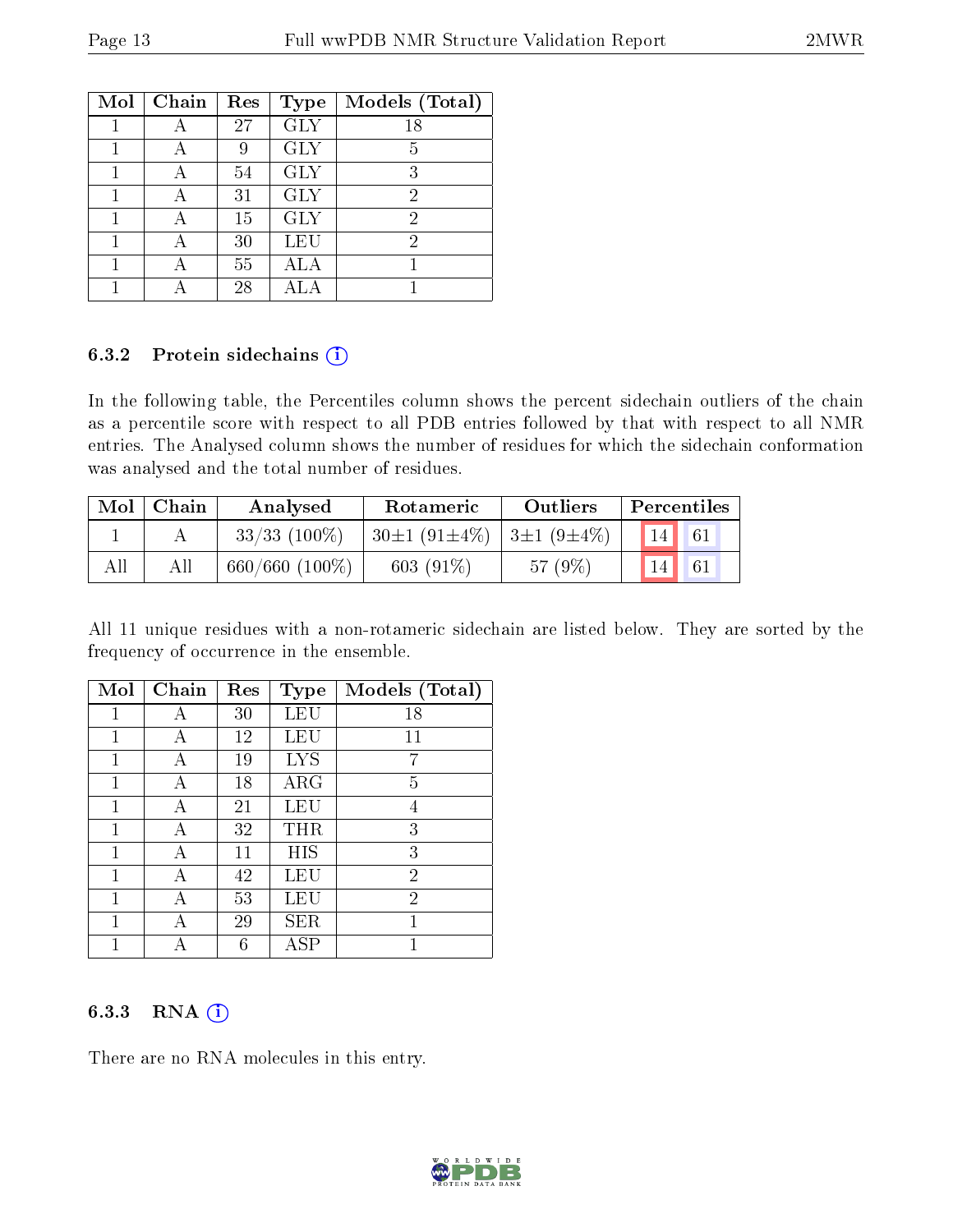## 6.4 Non-standard residues in protein, DNA, RNA chains (i)

There are no non-standard protein/DNA/RNA residues in this entry.

## 6.5 Carbohydrates  $(i)$

There are no carbohydrates in this entry.

## 6.6 Ligand geometry  $(i)$

There are no ligands in this entry.

## 6.7 [O](https://www.wwpdb.org/validation/2017/NMRValidationReportHelp#nonstandard_residues_and_ligands)ther polymers  $(i)$

There are no such molecules in this entry.

## 6.8 Polymer linkage issues  $(i)$

There are no chain breaks in this entry.

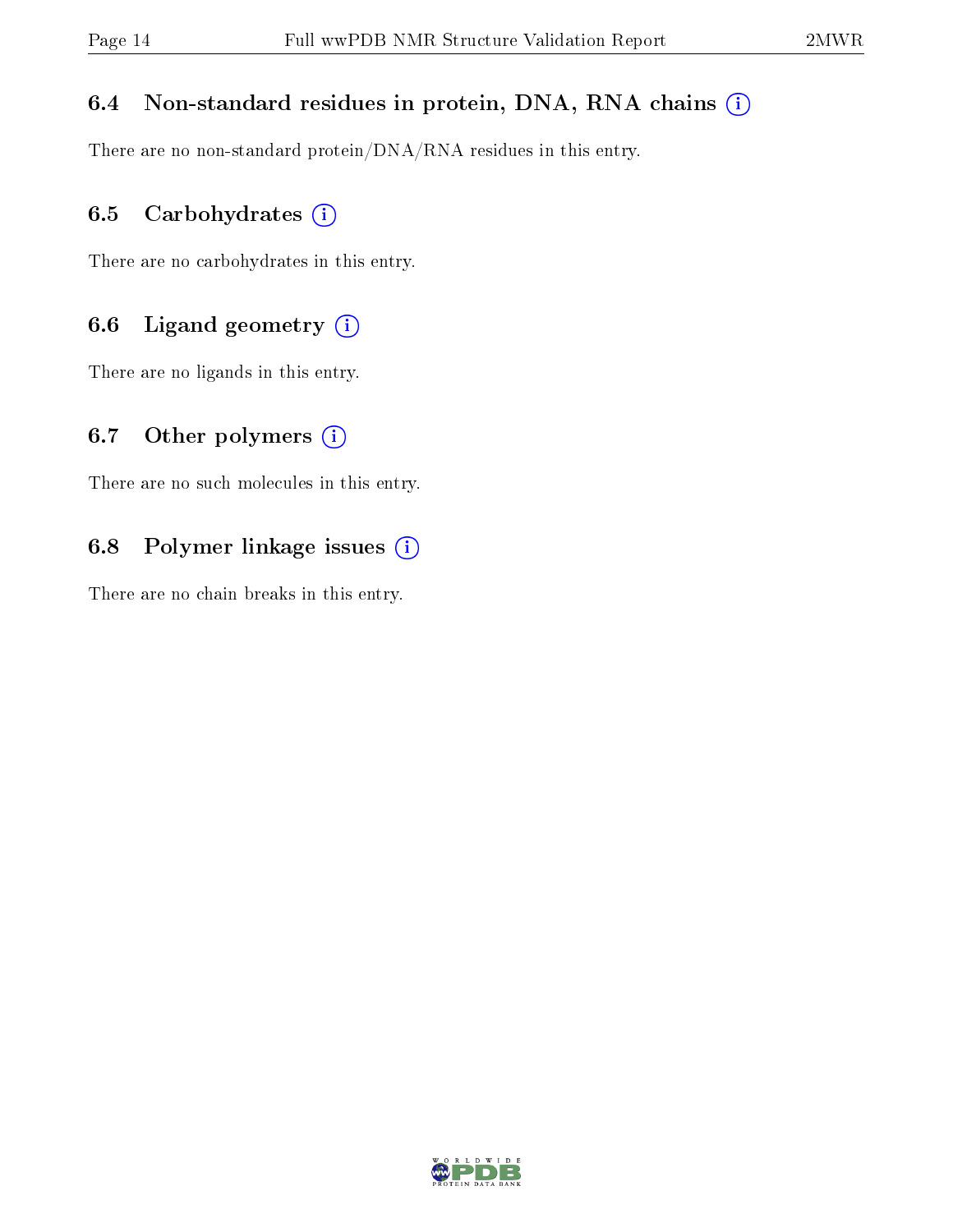## <span id="page-14-0"></span>7 Chemical shift validation  $\left( \begin{array}{c} \overline{1} \end{array} \right)$

The completeness of assignment taking into account all chemical shift lists is 44% for the welldefined parts and  $44\%$  for the entire structure.

## 7.1 Chemical shift list 1

File name: input\_cs.cif

Chemical shift list name: assigned chem shift list 1

## 7.1.1 Bookkeeping  $(i)$

The following table shows the results of parsing the chemical shift list and reports the number of nuclei with statistically unusual chemical shifts.

| Total number of shifts                  | 377 |
|-----------------------------------------|-----|
| Number of shifts mapped to atoms        | 377 |
| Number of unparsed shifts               |     |
| Number of shifts with mapping errors    |     |
| Number of shifts with mapping warnings  |     |
| Number of shift outliers (ShiftChecker) |     |

## 7.1.2 Chemical shift referencing  $\hat{I}$

No chemical shift referencing corrections were calculated (not enough data).

### 7.1.3 Completeness of resonance assignments  $(i)$

The following table shows the completeness of the chemical shift assignments for the well-defined regions of the structure. The overall completeness is 44%, i.e. 267 atoms were assigned a chemical shift out of a possible 603. 0 out of 10 assigned methyl groups (LEU and VAL) were assigned stereospecifically.

|           | Total           | $\mathbf{H}$    | $^{13}$ C    | 15 <sub>N</sub> |
|-----------|-----------------|-----------------|--------------|-----------------|
| Backbone  | $111/288$ (39%) | 111/115(97%)    | $0/116(0\%)$ | 0/57(0%)        |
| Sidechain | $130/258$ (50%) | $130/145(90\%)$ | $0/108(0\%)$ | $0/5(0\%)$      |
| Aromatic  | 26/57(46%)      | 26/30(87%)      | $0/24(0\%)$  | $0/3$ (0\%)     |
| Overall   | 267/603(44%)    | 267/290(92%)    | $0/248(0\%)$ | $0/65~(0\%)$    |

The following table shows the completeness of the chemical shift assignments for the full structure. The overall completeness is 44%, i.e. 267 atoms were assigned a chemical shift out of a possible 603. 0 out of 10 assigned methyl groups (LEU and VAL) were assigned stereospecifically.